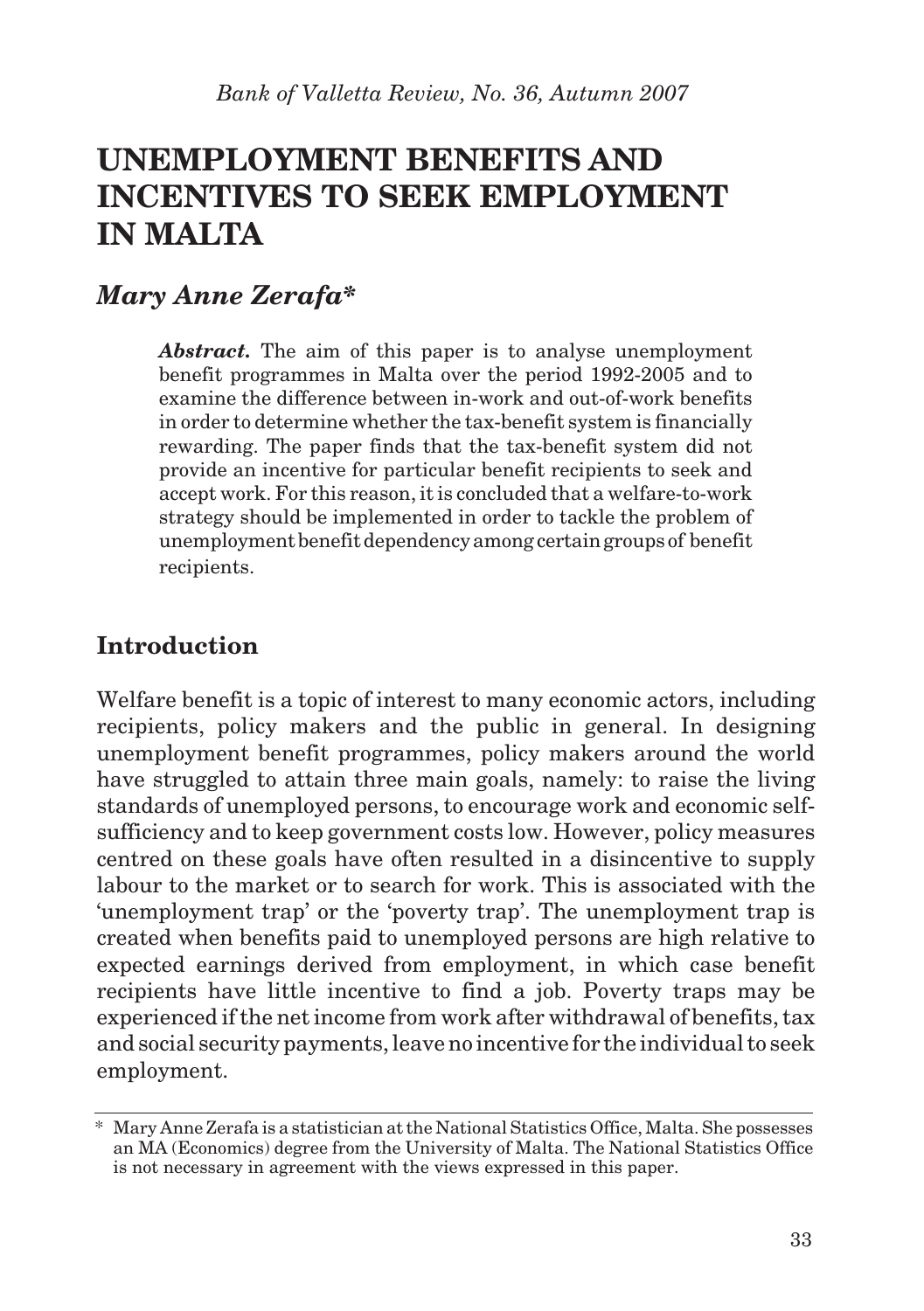# **Unemployment Benefit Programmes in Malta**

Unemployed persons who have paid or credited 20 contributions (Class One) in the last two consecutive years prior to the year in which the claim for benefit is made, are entitled to receive short-term unemployment benefits. Class Two contributions paid or credited are not taken into account.

Additionally, formerly employed persons must have paid at least 50 contributions from the time that they first entered the labour market. In order to claim such benefits, one must be registering for employment under Part One of the Register kept by the Employment and Training Corporation (ETC). Eligible persons are entitled to short-term benefits up to 156 days and benefit days paid must not exceed the number of contributions paid.

There are two types of short-term benefits in this regard, namely (a) unemployment benefit (UB) and (b) special unemployment benefit (SUB). The difference between the two is that SUB is payable at a higher rate and only a head of household who qualifies for UB and for Social Assistance is entitled for such benefit, subject to certain other conditions.

#### *Unemployment Assistance*

When an unemployed person terminates his/her 156 days of receiving benefits s/he will no longer qualify for short-term benefits. In order to requalify for such benefits a person must be in insurable employment for a period of thirteen calendar weeks from the last day of his/her entitlement for such benefits. If the entitlement to short-term unemployment benefits is exhausted, claimants can apply for unemployment assistance (UA), which is long-term in nature. UA is also payable to persons who are either unemployed or seeking employment provided that their relative financial means is below that established by the Social Security Act (Chapter 318 of the Laws of Malta). A head of household is entitled for daily social assistance if s/he is registered under Part One of the Register.1 If there are other members of the household other than the

 $1$  Part One of the Register kept in accordance with the Employment and Training Services Act includes persons who are available for, capable of, and seeking full-time employment.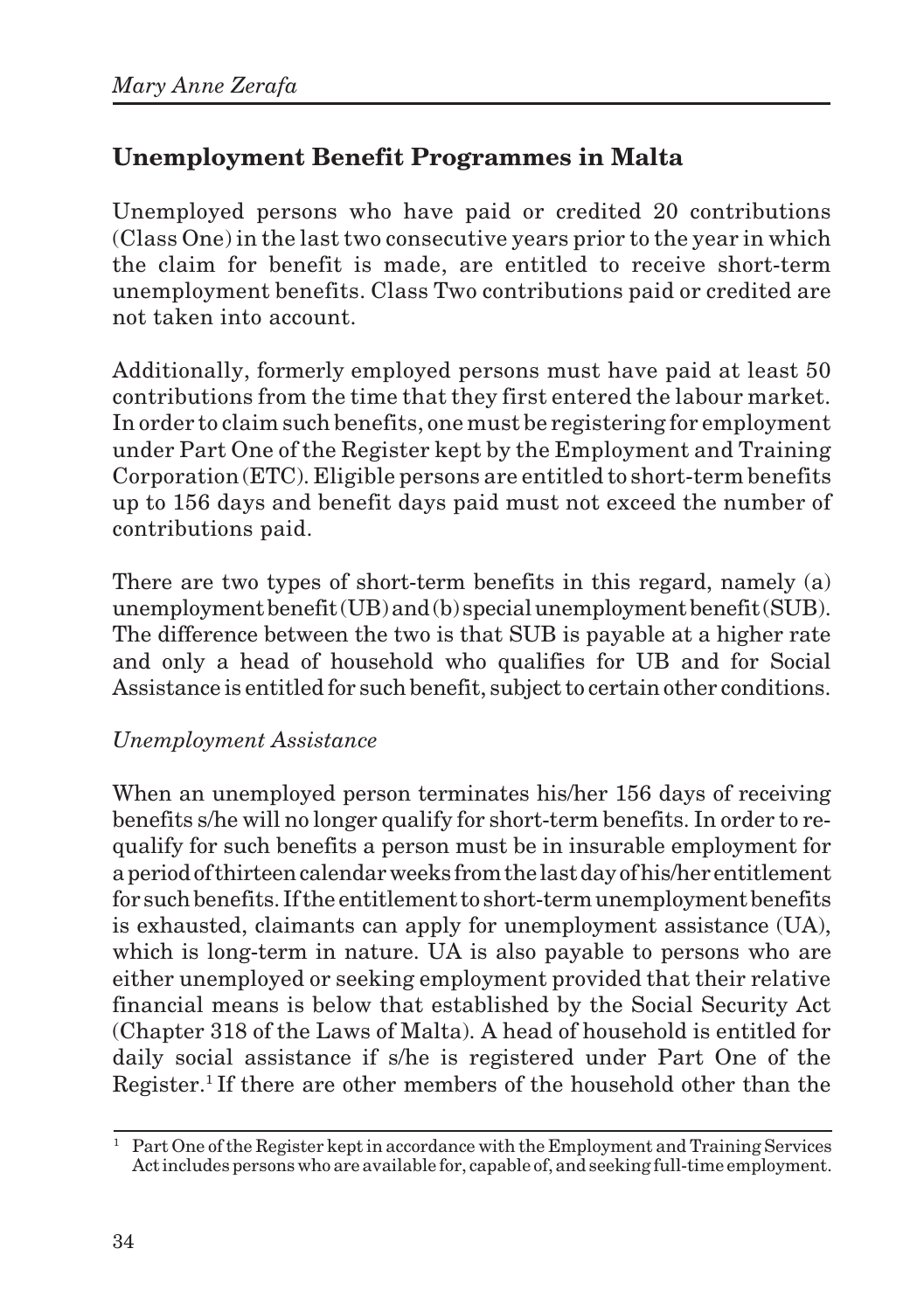head of household and his wife that are in paid employment, the amount that the claimant receives in UA is the difference between the scale rate that would otherwise be applicable if such members were unemployed and the scale rate that is in fact applicable to the household in respect of all the other members of the household. An increase in UA may be received under special circumstances. UA is withdrawn completely if a person finds a job, even on a part-time basis. This also applies if the spouse of the unemployed recipient enters the labour market.

When a person in receipt of any unemployment benefit becomes selfoccupied, s/he will continue receiving the benefit during the first twelve weeks of his/her becoming self-occupied as long as s/he is between the ages of 18 and 50 and that during the twelve consecutive months immediately before s/he became self-occupied, s/he had been registered under Part One of the Register. The daily rates paid to unemployed persons receiving UB or SUB are given in Table 1, in terms of Lm, where Lm1 = EUR2.33.

|                                                                                                                             | ШB           | SUB          |  |  |  |  |  |  |
|-----------------------------------------------------------------------------------------------------------------------------|--------------|--------------|--|--|--|--|--|--|
| A single person or a married person<br>maintaining a spouse who is not employed<br>on a full-time basis<br>Any other person | 4.13<br>2.70 | 6.92<br>4.52 |  |  |  |  |  |  |
| $\sim$ $\sim$ $\sim$<br>$\sim$<br>.                                                                                         |              |              |  |  |  |  |  |  |

**Table 1 Daily Rate of Benefit in (Lm) (2005)**

*Source:* Social Security Act 2006

UA amounted to Lm34.30 per week, for a household of only one eligible member. The weekly rate is increased by Lm3.50 per week in respect of every other eligible member in the household.

# **Trends in Unemployment Benefits**

*Short-term Benefit Expenditure and Recipients*

Government expenditure on short-term unemployment benefits followed an upward trend between 1992 and 2005, due to the increase in the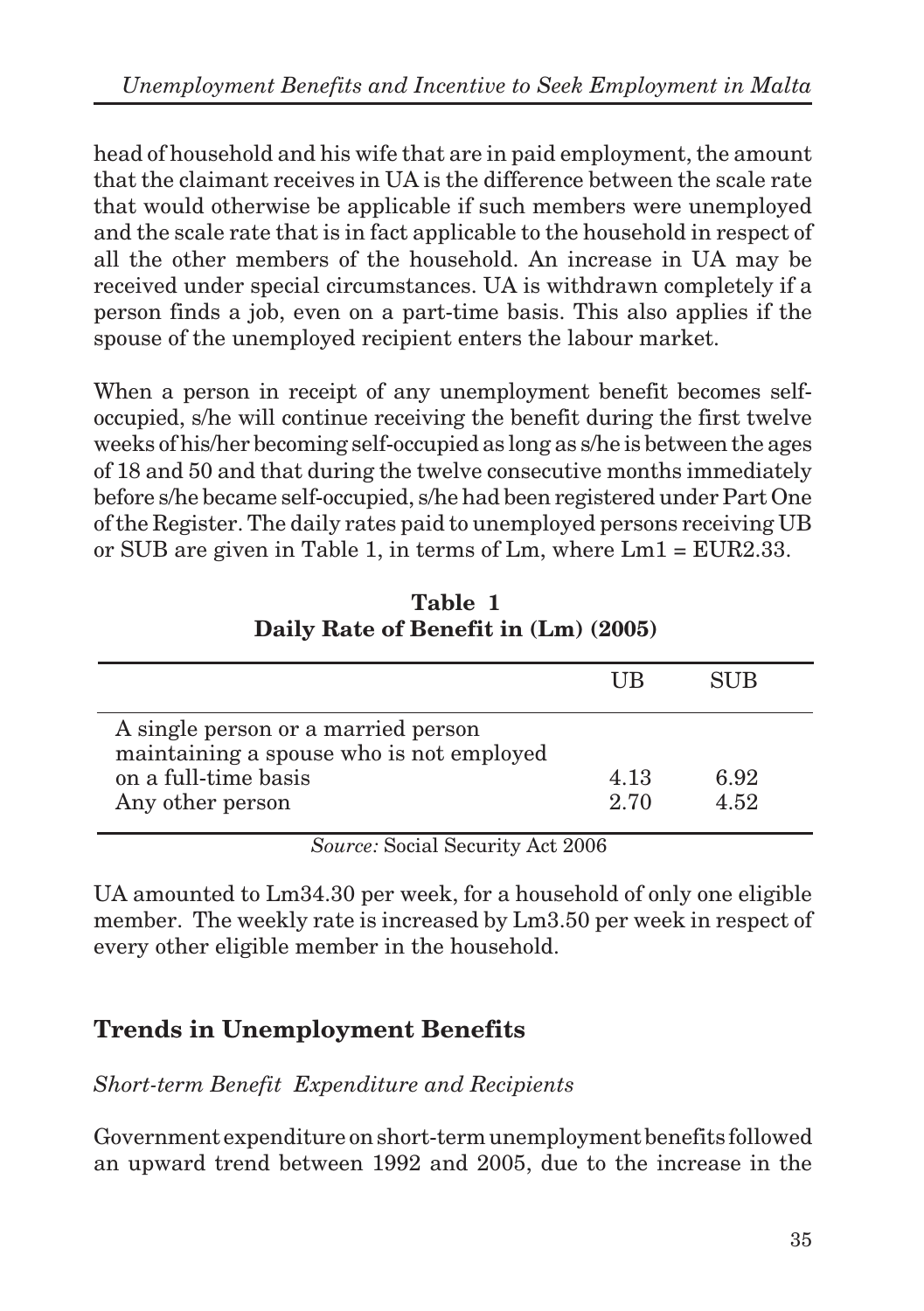number of unemployed persons receiving UB or SUB over the years (see Figure 1). Government expenditure on UB is generally greater than that on SUB, even though SUB are payable at a higher rate. The reason is that more registered unemployed persons qualify for UB, since SUB are paid to an insured person who is the head of household and qualifies for both UB and Social Assistance (Social Security Department, 2005).

Although short-term unemployment benefit expenditure followed an upward trend, though there were fluctuations leading to built-in cyclical patterns. Unemployment expenditure has decreased for both benefits in 1994, 1998, 2000, 2001 and 2005.

A possible reason for the reductions in 2000 may be that in that year the Employment and Training Centre (ETC) restructured and modernised its strategies and operations. Also as from 2000, the Corporation improved and extended its services schemes. With regard to 2005, the reduction in short-term unemployment benefit expenditure may have resulted from the National Action Plan for Employment in Malta, which was formulated in 2004.



**Figure 1 Short-term Unemployment Benefit Expenditure**

*Source:* Social Security Department, 2006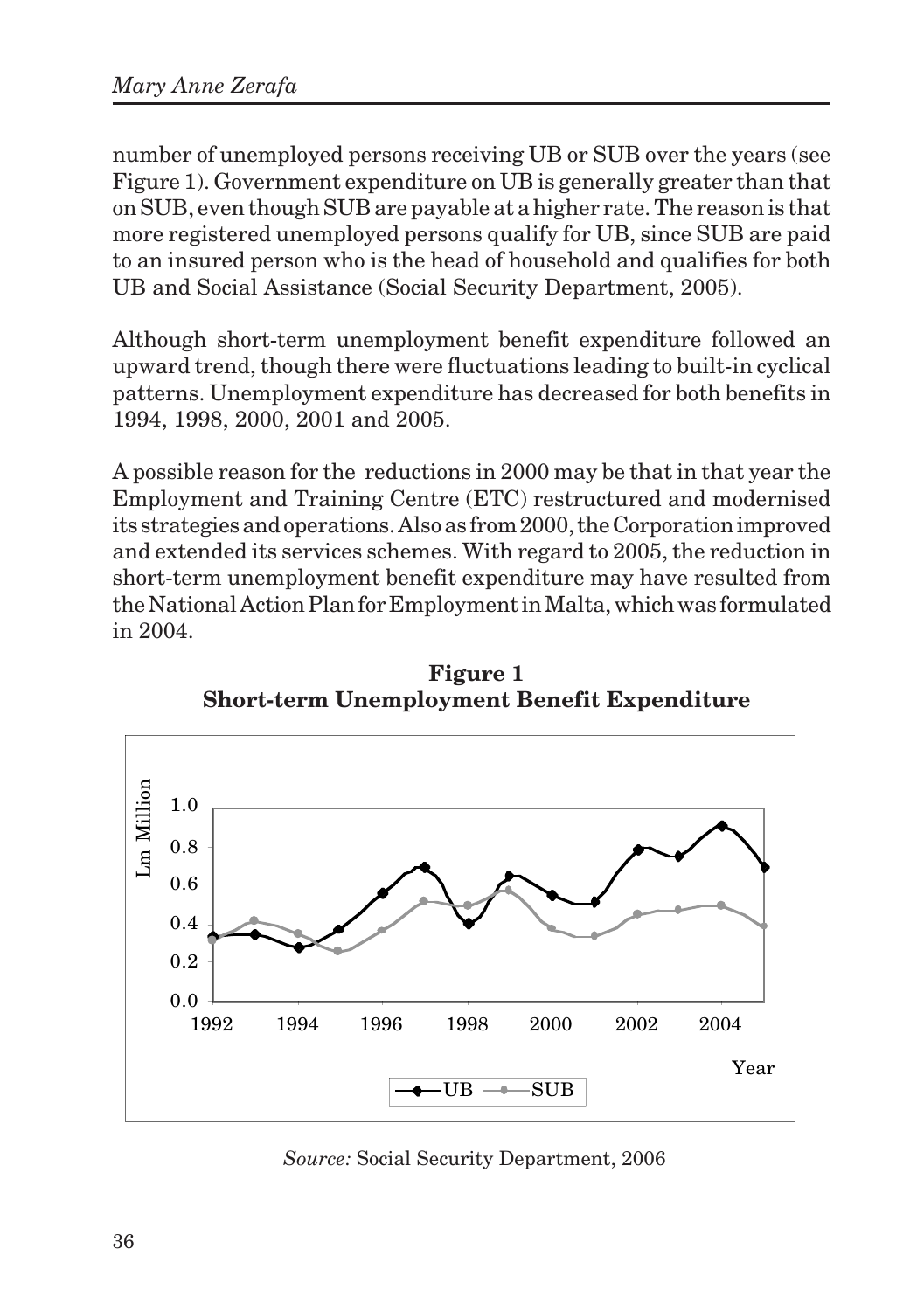

*Source:* Social Security Department, 2006

Short-term unemployment benefits expenditure also change with improvements and downturns in employment opportunities, leading to changes in the number of unemployed persons receiving UB and SUB, as shown in Figure 2. For example, the increase in unemployment benefit expenditure between 2003 and 2004, may be the result of the major decrease in employment in the manufacturing sector, particularly in labour-intensive clothing, leather, plastics and rubber manufacturing firms. Further layoffs were reported in the radio, television, telecom and furniture industries (Central Bank of Malta, 2004).

### *Long-term Unemployment Benefits*

Government expenditure on UA, which is long-term in nature, is higher than the expenditure on short-term unemployment benefits and also followed an upward trend between 1992 and 2005, as shown in Figure 3. This was largely due to the increased number of recipients over the years (see Figure 4). Although subject to a means test to prevent abuses of the system, this type of benefit remains a burden on the Maltese economy, indicating that reforms must be carried out in order to reduce long-term dependency and to encourage recipients to enter the labour market.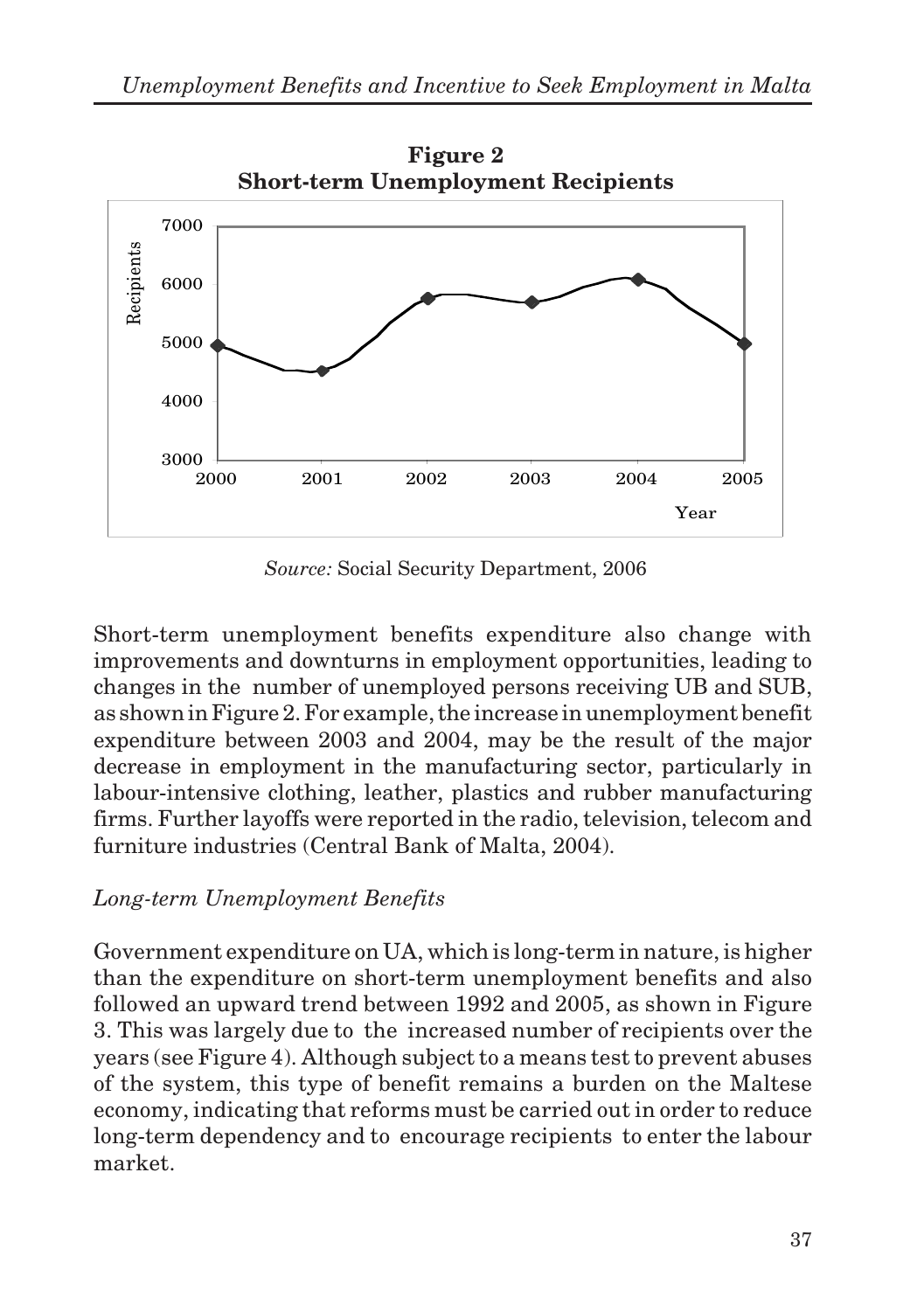Figure 3 shows clearly that UA takes a much higher proportion of total Government expenditure on passive measures<sup>2</sup> than on short-term unemployment benefits. This reflects the fact that the number of recipients are mostly the long-run unemployed. In 2005, 57 per cent were UA recipients, while 33 per cent and 10 per cent were UB and SUB recipients respectively.



**Figure 3**

*Source:* Social Security Department, 2006



*Source:* Social Security Department, 2006

<sup>2</sup> Briefly, passive measures refer to social benefits for the unemployed. Active measures are policies designed to improve the access of the unemployed to the labour market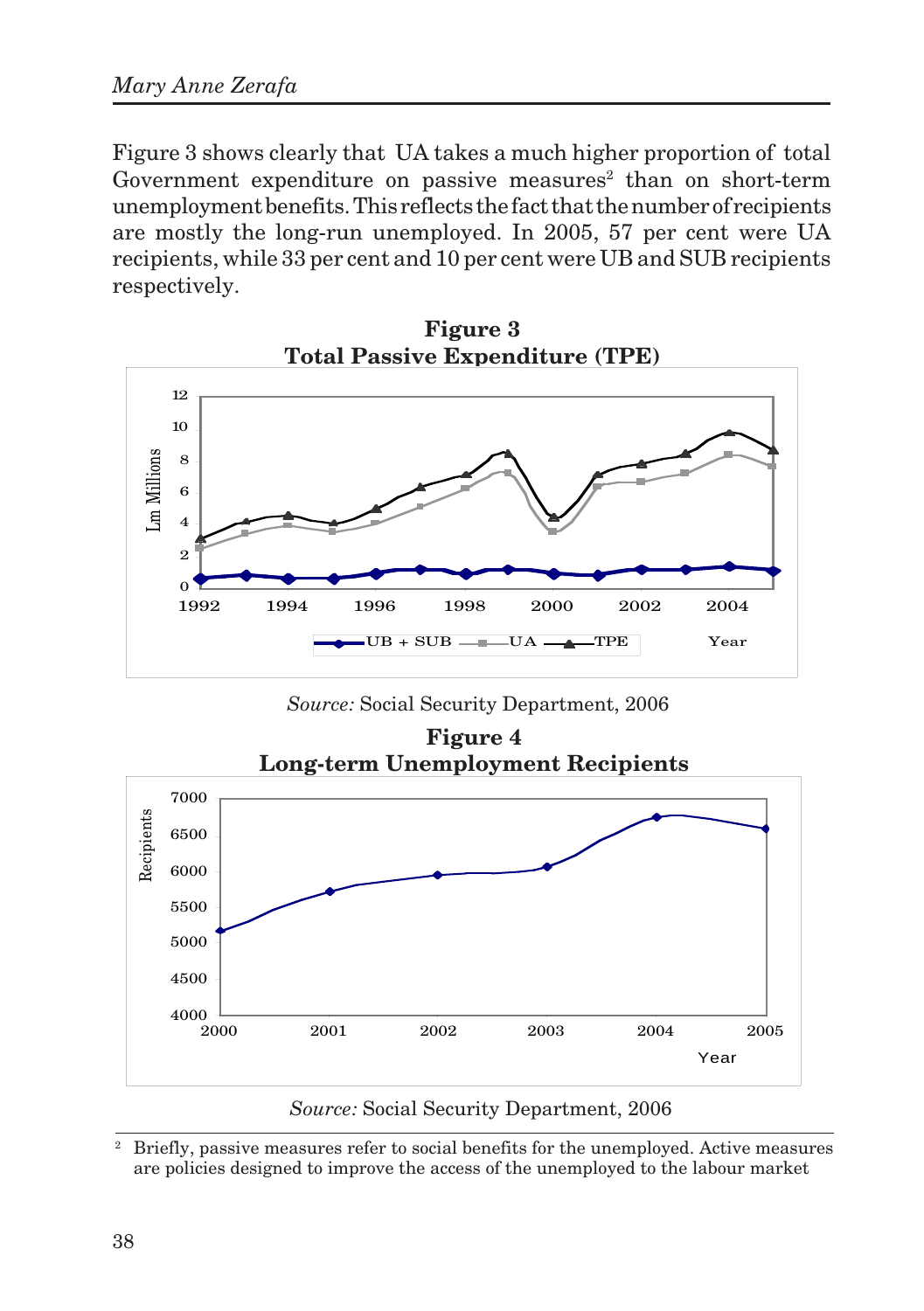

**Figure 5 Unemployment Recipients by Gender**

*Source:* Social Security Department, 2006

# *Employment Benefits by Gender*

Figure 5 shows the total number of unemployment recipients in Malta classified by gender. The Figure shows that there are more male recipients than female. This reflects the fact that women's participation in the labour market in Malta is relatively low and since unemployment benefits are payable to those persons who were gainfully occupied prior to becoming unemployed, most women do not qualify for these types of benefits. The number of women receiving unemployment benefits is however increasing, as women increase their share in labour market, albeit at a slow rate.

In Malta there is some concern regarding women's participation in the labour force. The Equality for Women and Men Act enacted in 2003 has as one of its purposes the creation of incentives for women to seek and take up work and measures to enable a balance between work and family life (Government of Malta, 2004). Through its Gender Unit Department, the Employment and Training Centre (ETC) is also working in the area of gender and employment to improve the situation of equality between men and women at the place of work. This is done by a combination of research projects, training session, seminars and media campaigns (ETC, 2004).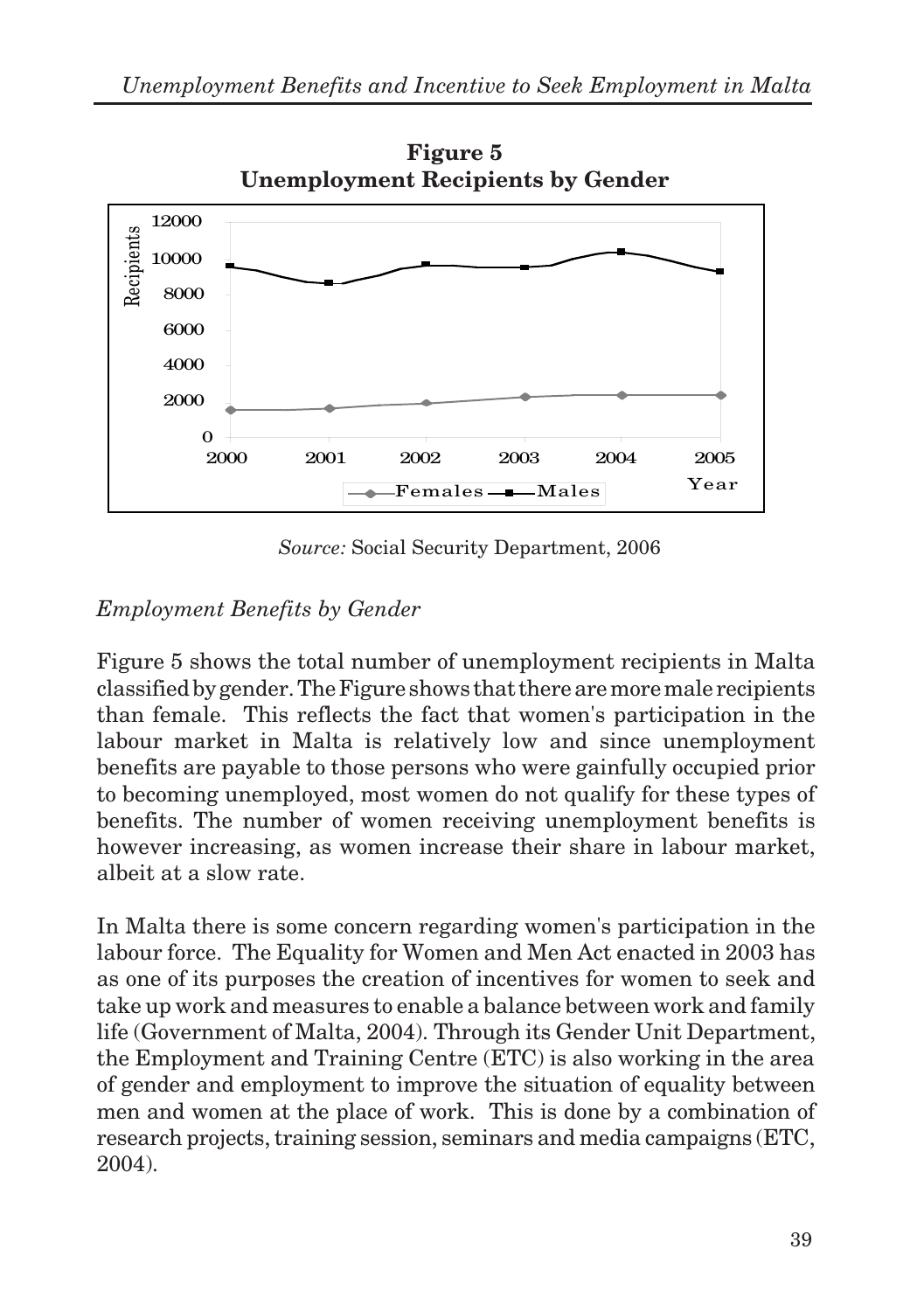The Gender Equality Plan drawn up for the years 2005 to 2007 incorporates new training and employment schemes for women and the launching of a manual for employers in order to increase awareness about important issues relating to gender and work. Additionally, a supported employment scheme for single parents is also mentioned in this plan, with the aim of giving off-the-job and on-the-job training to a limited number of single mothers.

#### *Short-term Unemployment Benefits by Age-group*

Between 2000 and 2005 the Government's expenditure on UB was highest for the age-group 15 to 24, as shown in Figure 6, amounting, in 2005, to 48 per cent of the total unemployed. Most probably this is associated with the problem of early school leavers and the difficulties they face in finding a job due to lack of knowledge and experience. In fact, in 2005 it was reported that 69 per cent of the unemployed completed secondary level of education, while only 17 per cent completed post-secondary and tertiary education. This calls for lifelong learning strategies to improve the quality and efficiency of education and training systems. It is acknowledged by the Maltese authorities that individuals must be equipped with the skills required for a modern workforce in a knowledge-based society, to permit their career development and to reduce skills mismatch and bottlenecks in the labour market (Government of Malta, 2004:28).



*Source:* Social Security Department, 2006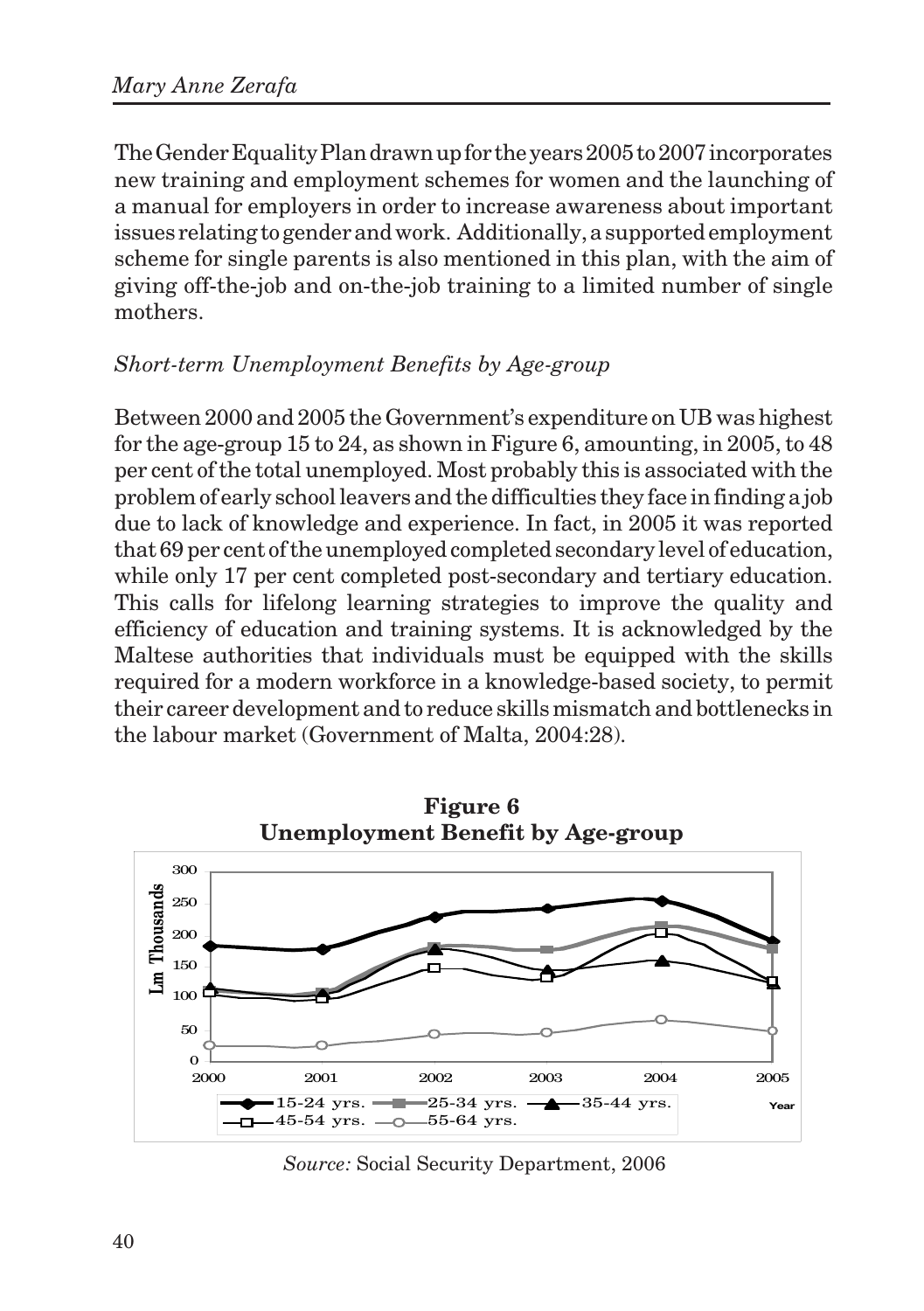

*Source:* Social Security Department, 2006

In the case of SUB, the highest percentages relates to the 35 to 44 age group, as shown in Figure 7. This problem points to the need for training and better initiatives to this particular age-group.

#### *Unemployment Assistance by Age-group*

Between 2000 and 2005, the highest proportion of UA recipients were aged between 35 and 44, as shown in Figure 8.



*Source:* Social Security Department, 2006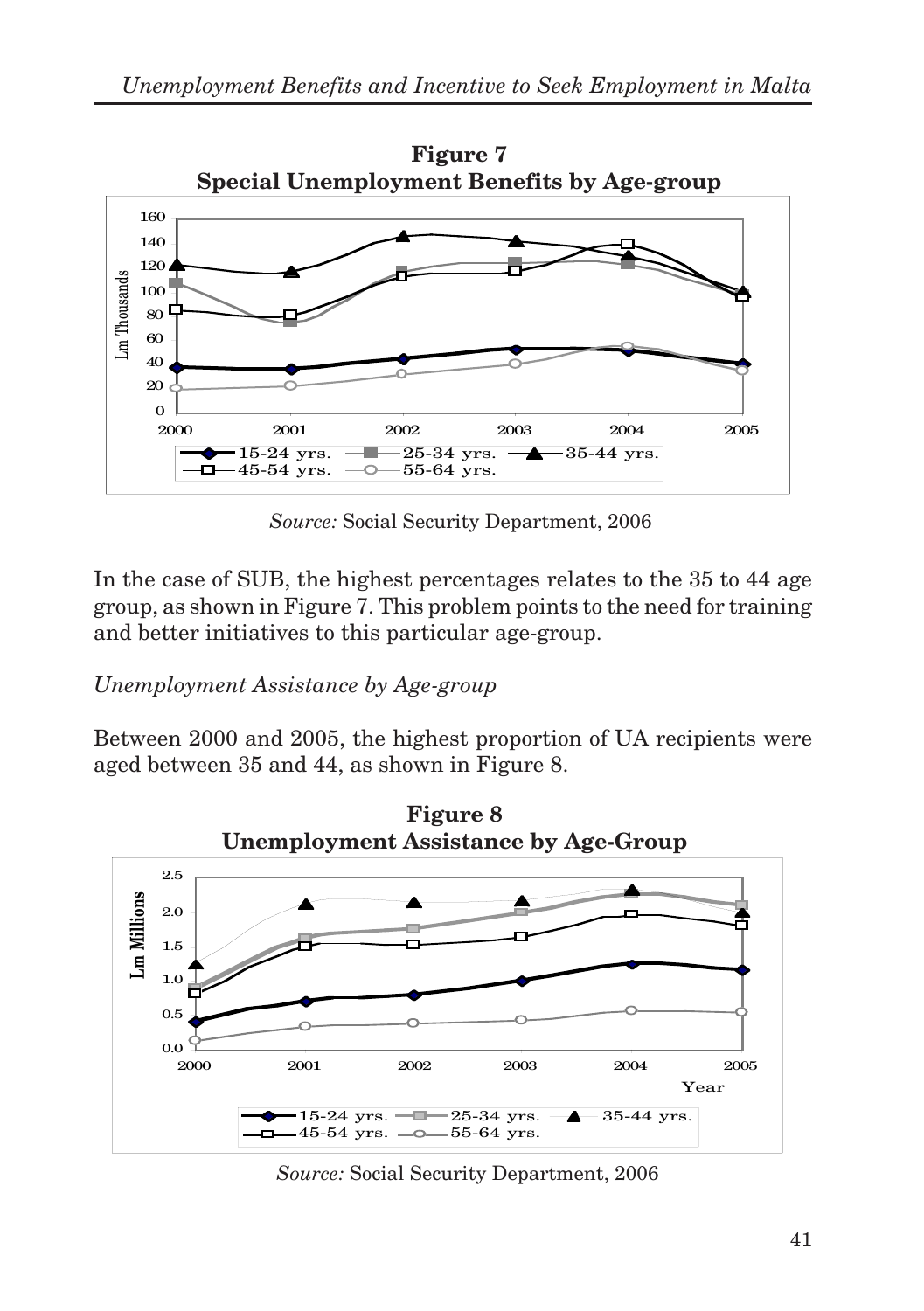In Malta unemployed persons find it increasingly difficult to land a job after the age of 44, and the likelihood of employment decreases progressively with age, dropping markedly after the age of 55 in the case of men (Government of Malta, 2004).

Guideline Five of the National Plan for Employment (2004) focuses on increased labour market participation for all age groups. This requires a comprehensive approach covering in particular the availability and attractiveness of jobs, making work pay, raising skills and providing adequate support measures. There is a special concern about the 35-44 age-group.

In 2003 and 2004, the ETC introduced two schemes in order to encourage employers to recruit and retrain older workers.

The first is the Employment Training Placement Scheme which is intended to create incentives for employers to recruit workers over 40, by subsidising half the minimum wage for a specified duration.

The second is the Training and Employment Exposure Scheme which is intended for unemployed persons aged 40 and over. This involves intensive training, work exposure and a monthly allowance exceeding the minimum wage for one year.

By providing aid and assistance to this particular group of unemployed persons, ETC attempts to reduce the risk of these persons remaining unemployed, thereby decreasing Government expenditure on passive measures.

#### *Duration of Job Search*

Unemployment duration is longer for men than it is for women, as shown in Table 2. Women are less likely to become long-term unemployed, that is, for over 12 months. An important question in this regard relates to the reason for the shorter search duration of women.

It is not clear whether women move out quickly of the unemployment register because they find a job or because they become discouraged and drop out of the labour force.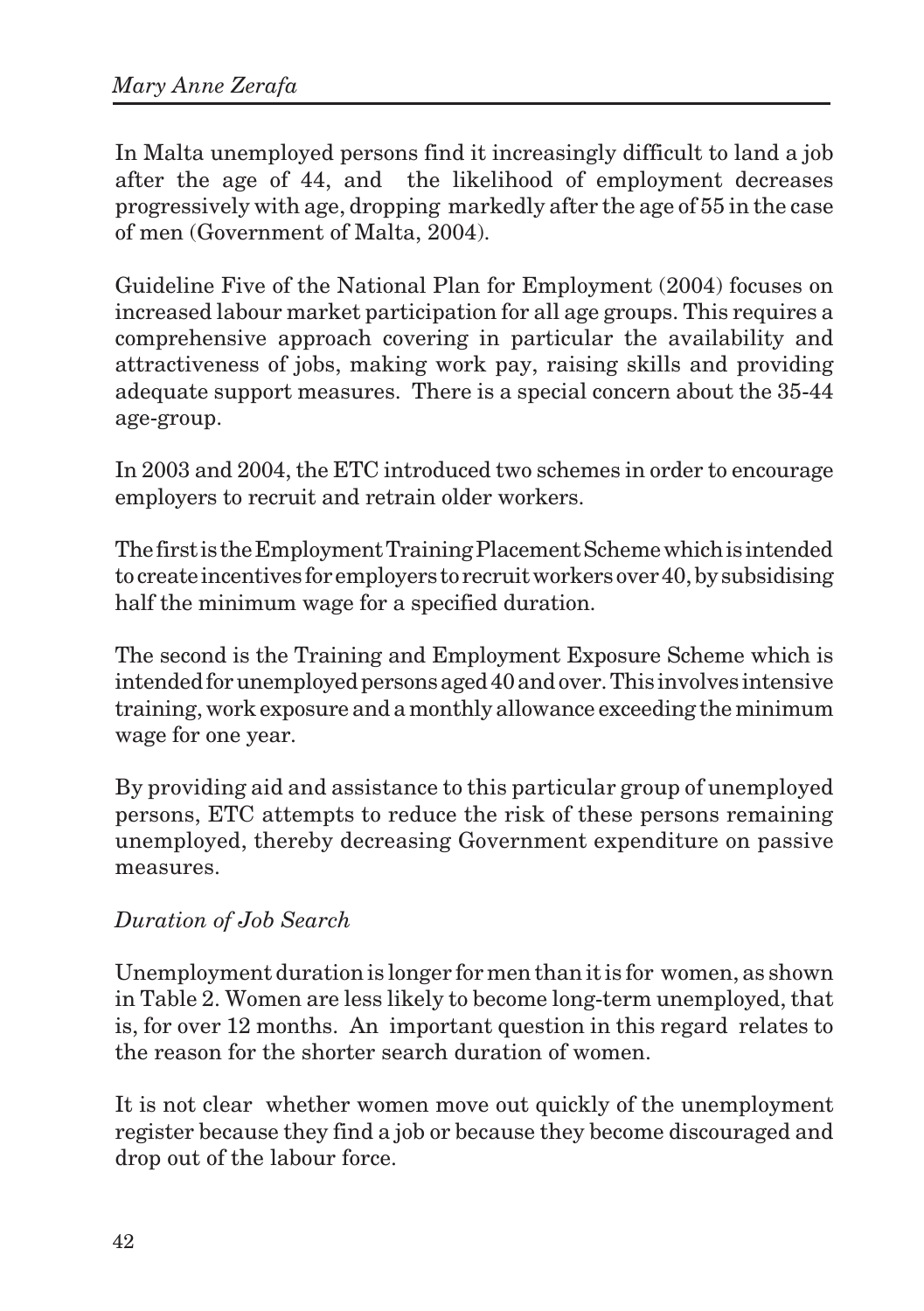| <b>Duration of Job Search</b>                                               |      |  |                                                   |     |      |     |      |     |      |     |
|-----------------------------------------------------------------------------|------|--|---------------------------------------------------|-----|------|-----|------|-----|------|-----|
| Duration of                                                                 | 2001 |  | 2002                                              |     | 2003 |     | 2004 |     | 2005 |     |
| job search M F                                                              |      |  |                                                   | M F |      | M F |      | M F | M    | F   |
| $< 5$ mths.                                                                 |      |  | 1967 1589 2188 2154 2666 2225 1768 1982 2270 2037 |     |      |     |      |     |      |     |
| 6-11 mths. 1722 1042 2098 1085 1358 1071 1212 968 994<br>$12 \text{ mths.}$ |      |  | 3152 581 2932 561 3754 1051 4094 1444 3984 1640   |     |      |     |      |     |      | 785 |

**Table 2 Duration of Job Search**

*Source*: National Statistics Office, Labour Force Survey, 2001-2005

#### *Passive and Active Expenditure*

In Malta passive expenditure is much greater than active expenditure as a percentage of GDP (see Figure 9), and as a result income support may be weakening work incentive.

Within the EU active measures aimed at the creation of a high-skilled and knowledge-based economy have become the key concept underpinning the European Employment Strategy (Pierre, 1999).



**Figure 9 Passive and Active Measures/GDP Ratio (2005)**

*Source:* National Statistics Office, 2006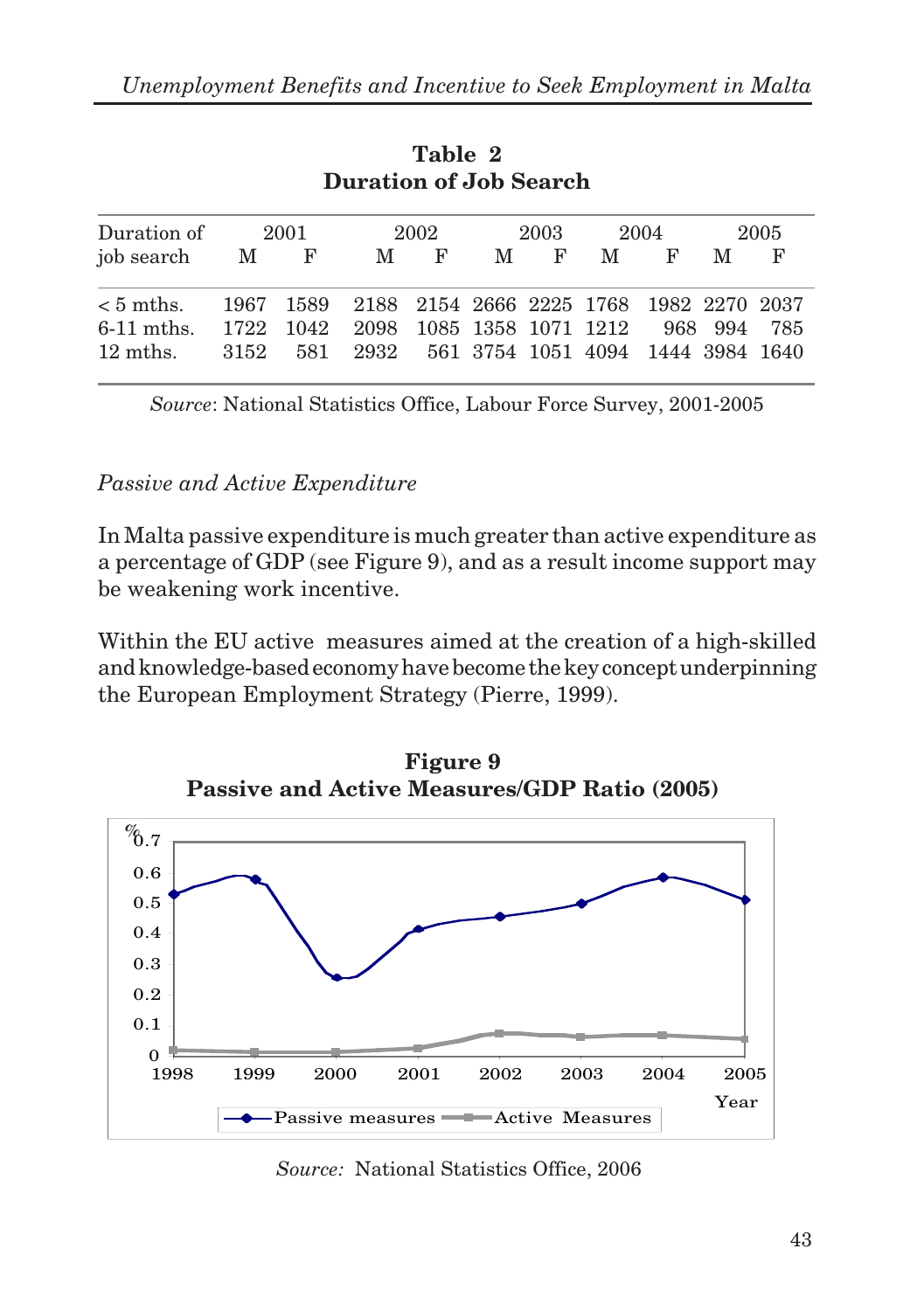Member States are called upon to ensure that at an early stage of their unemployment spell, jobseekers benefit from an early identification of their needs and from services such as advice and guidance, job search assistance and personalised action plans. Training, retraining, work practice and other measures must be given to young people before reaching six months of unemployment and twelve months in the case of adults (European Council, 2003).

This is due to the problem, highlighted in the National Action Plan for Employment in Malta (Government of Malta, 2004) that a number of jobseekers are offered work or asked to sit for job interviews but refuse the offer to work. Other areas of concern include:

- a considerable proportion of jobseekers do not benefit from active measures;
- a large number of registered unemployed opt for elementary occupations;
- there is a high illiteracy rate among the registered unemployed;
- a large number of registered jobseekers do not possess sufficient skills and qualifications as demanded by employers for particular occupations.

As an EU member, Malta is expected to take measures to increase its active expenditure to help unemployed persons find employment and thereby reducing passive expenditure. Guideline 1 in the National Action Plan for Employment (ibid: 11) states that active measures and preventative measures for the unemployed and the inactive should be designed to reduce inflow into long-term unemployment.

### **Work Incentive Indicators: METR and NRR**

Work incentive indicators are useful to identify any undesirable influences of taxes and unemployment benefits on people's work decisions. These indicators help to identify whether a household member is at risk of the unemployment trap.

These indicators include two which are commonly used in connection with the unemployment trap. These are:

(i) the marginal effective tax rate on earned income (METR); and

(ii) the net replacement rate (NRR).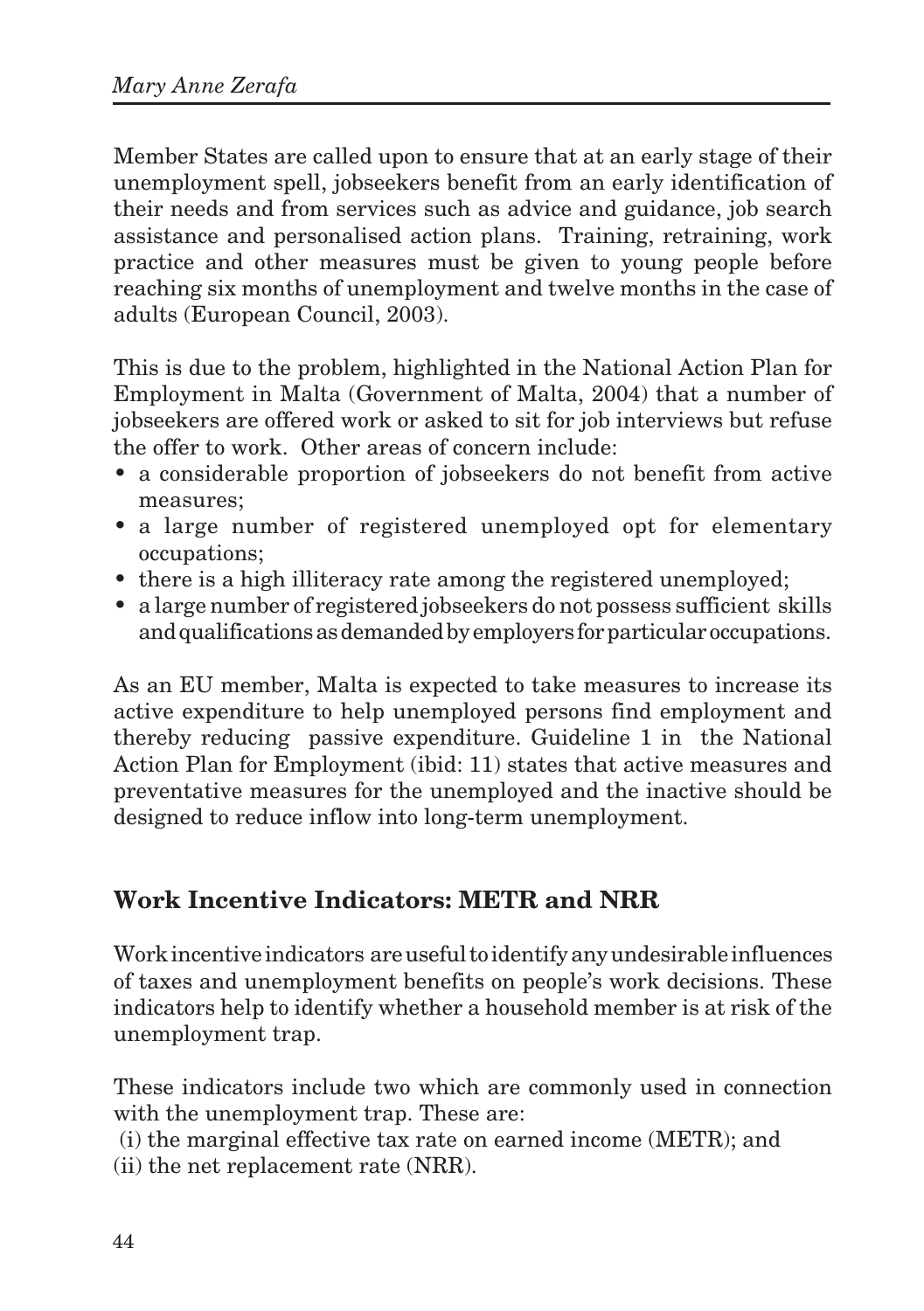The METR is defined as the rate at which taxes are increased and benefits reduced as a person increases his/her earnings by a small amount (Carone *et al*., 2004). This indicator quantifies the extent to which the tax-benefit system contributes to the unemployment trap in the case where unemployed persons receive unemployment benefits.

The net replacement rate (NRR) is an indicator of the generosity of a country's unemployment benefit programmes. This indicator is an average concept, linking the average income in and out of work (Disney, 2000).

### **An METR Indicator for Malta**

Let A represent the situation of an unemployed person receiving unemployment benefits and let B represent the situation of an employed person.

Thus, following Carone *et al.* (2004), the change in gross earnings can be defined as:

$$
Y_{\rm gross} = Y_{\rm grossB} - Y_{\rm grossA}
$$
 (1)

and the change in net earnings is equal to :

$$
\begin{array}{ccc} Y_{\text{net}} & = & Y_{\text{net}B} - Y_{\text{net}A} \\ & = & (Y_{\text{gross}B} - t_B + b_B) - (Y_{\text{gross}A} - t_A + b_A) \end{array} \tag{2}
$$

where  $Y_{\text{cross}}$  is the additional earnings from employment,  $Y_{\text{net}}$  is the change in net income obtained after deducting taxes and benefits, t is total tax (income tax and social security contribution) and b is total unemployment benefit.

Since in Malta recipients of unemployment benefits do not pay taxes and unemployment benefits are withdrawn completely as soon as a person finds a job, this formula reduces to: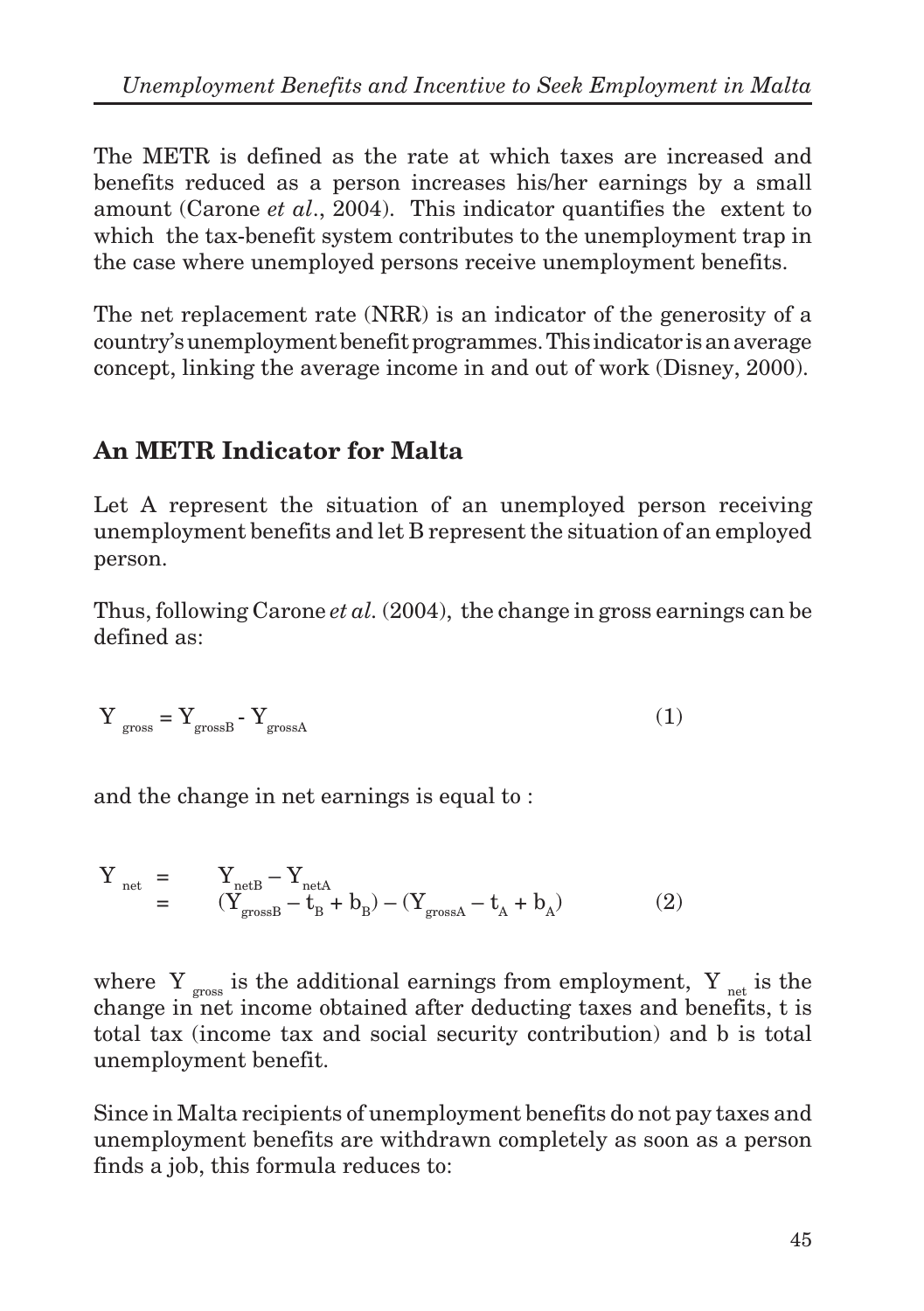$$
Y_{\text{net}} = Y_{\text{netB}} - Y_{\text{netA}} = (Y_{\text{grossB}} - t_{\text{B}}) - b_{\text{A}}
$$
 (3)

Thus, the METR (expressed as a percentage) is calculated by Equation 4 :

$$
METR = [1 - (Y_{net})/(Y_{gross})] \times 100
$$
 (4)

Thus the closer the METR is to 100 per cent, the lesser is the incentive for an unemployed recipient to find a job. A value of the METR higher than 100 per cent signifies that an unemployed recipient will be worse off if employed.

#### *METR for Part-time Workers*

Malta has a statutory minimum wage, which in 2005 amounted to  $Lm3009.76$  annually.<sup>3</sup>

The unemployment trap in Malta is likely to occur as a result of the fact that unemployment benefits or assistance are not taxed. If these were taxed in the same way as labour income is, tax rates or Social Security Contribution (SSC) rates will not affect the difference between net income from unemployment benefits or from work. The unemployment trap is also influenced by the duration of unemployment benefit programmes, since the incentive to remain financially dependent decreases over time as benefits are withdrawn completely after a period of 156 weeks.

The present author (Zerafa, 2006) carried out a study on the METR for part-time workers in Malta to determine whether the minimum SSC paid by these workers leads to disincentive to work. The assumptions made were that an individual is offered a part-time job on a 20-hour basis and that the wage is equal to half the National Minimum Wage. The individual has to decide whether to enter the labour market and thus lose his/her entitlement for benefits or else refuse to take part-time work and continue receiving benefits.

 $\overline{3}$  Part-time workers are not protected in this regard since there are no regulations to the minimum that these workers must earn. This is likely to discourage unemployment benefit recipients to take on part-time work, since the wage they would earn from work could be less than that received from passive measures.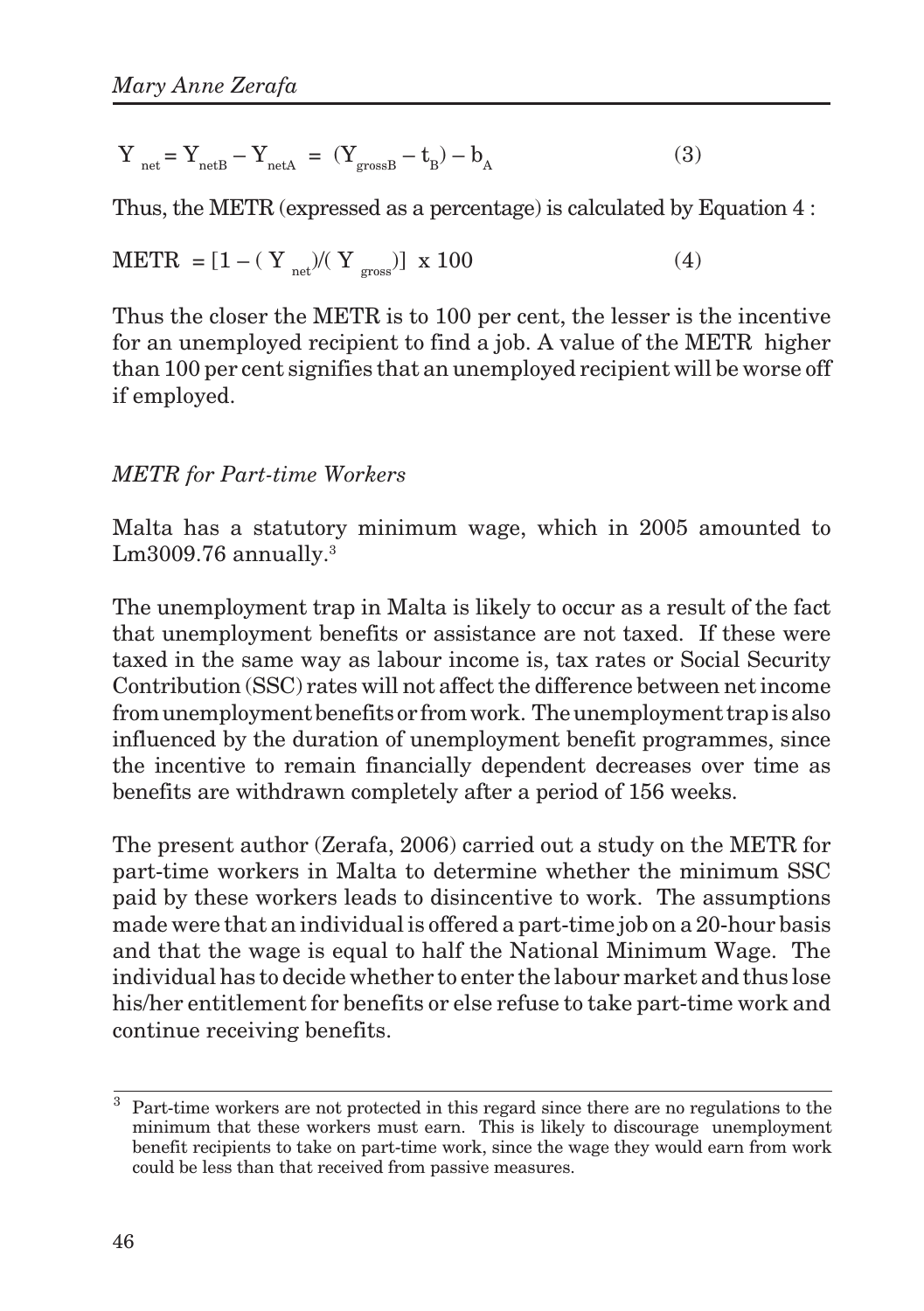### *METR for Single Individuals*

The results produced in Zerafa (2006) indicated that, using Equation 4, the METR for a single individual UB recipient was, in 2005, equal to 76 per cent. This relatively high rate means that a UB recipient, who decides to enter the labour market as a part-time worker will earn Lm361.40 above the UB s/he used to earn, amounting to an extra Lm6.95 per week. This might not be enough of an incentive for a person to accept work.

The same calculations were carried out for recipients of SUB. The METR for single individuals receiving SUB was calculated to be 114 per cent. This means that if a person who was entitled to SUB accepted to take part-time work, s/he would have lost Lm206.44 per annum. This leads to the conclusion that a single individual who is receiving SUB was worse off if s/he decided to work part-time, since the annual income from unemployment benefits was higher than the wage being offered.

The METR for a single individuals receiving UA amounted to 139 per cent. Therefore, if a UA recipient decides to enter the labour market, s/he would have lost Lm579.80. For this reason, unemployed recipients of UA were not likely to consider working part-time.

It should be noted that the SSC rates in Malta are rendering the system regressive in nature, due to the fact that they are more burdensome on low-income earners than on high-income ones. Thus, SSC on part-time work provide a disincentive for unemployed workers to engage in formal work, as these result in high METRs.

### *METR for Married Individuals*

The same analysis was carried out for married persons receiving UB, SUB and UA respectively. The METR for married UB recipients was found to amount to 106 per cent, implying that a married person receiving UB has no incentive to take on part-time work since the income from work would be lower than that received from benefits. This also affects spouses, since benefits are withdrawn completely, if any of the partners enter the labour market.

The METR for married individuals receiving SUB amounted to 163 per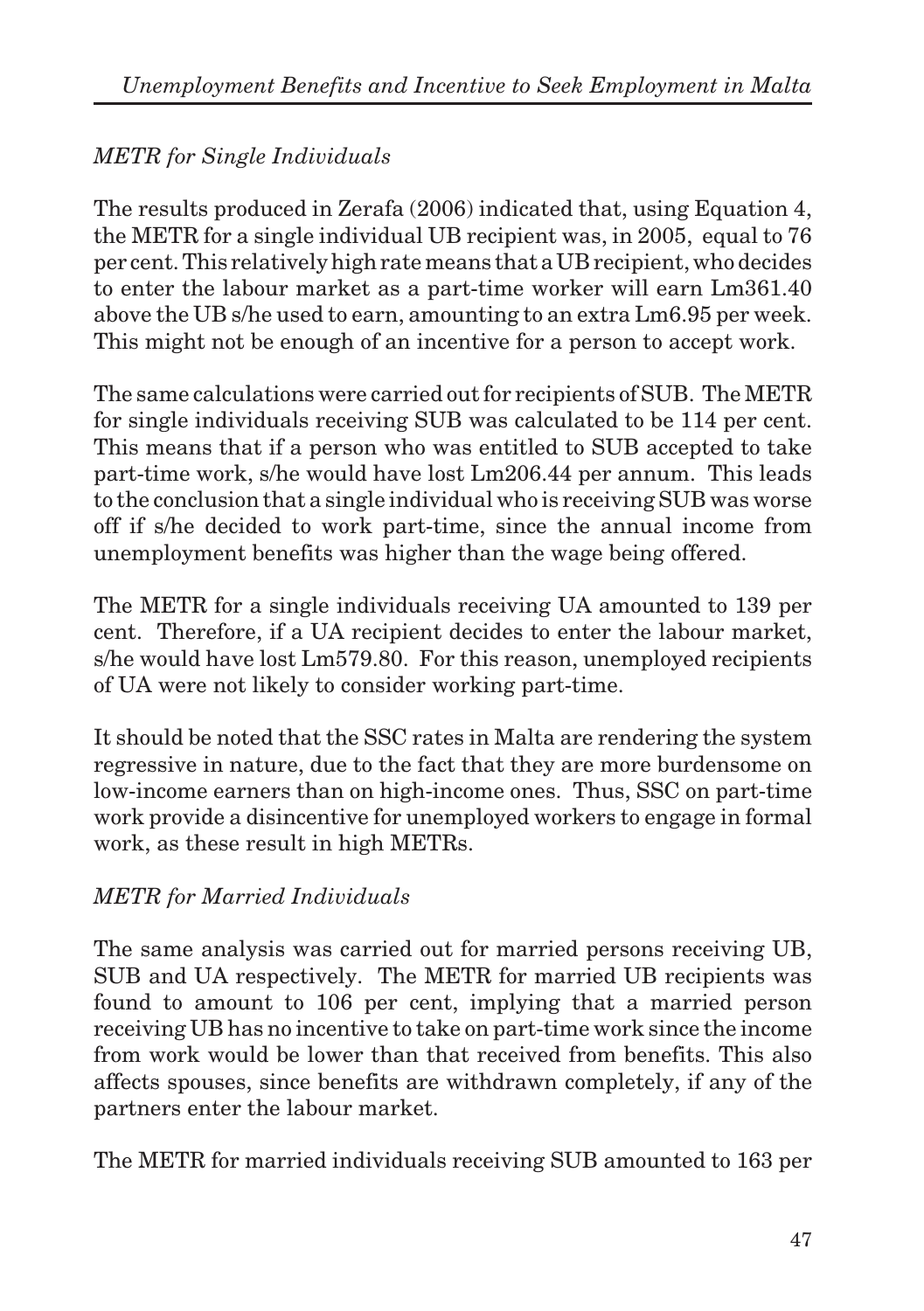cent, implying that these persons would have lost Lm955.24 annually had they decided to take part-time work.

Married recipients of UA faced an METR of 151 per cent, which although less than that for recipients of SUB, still did not give any incentive for long-term unemployed recipients to seek a part-time job.

Figure 10 shows the METR for an unemployed benefit recipient of UB, SUB and UA respectively, who decided to enter the labour market as a part-time worker. The Figure shows different results as the recipient works additional hours until s/he ends up working full-time. As can be seen in this Figure, the METR was as high as 106 per cent when a UB recipient decided to accept part-time work for 20 hours (half the minimum wage). The METR diminished with increased hours of work, until the person concerned decided to be a full-time worker where the net effective tax rate was equal to 53 per cent, which was still considerably high especially for persons who prefer leisure to work. This reality may have encouraged recipients to participate in informal activities clandestinely, and still receive UB while earning their undeclared wages.



**Figure 10 Marginal Effective Tax Rates (UB, SUB, UA) (2005)**

*Source:* Calculations by the author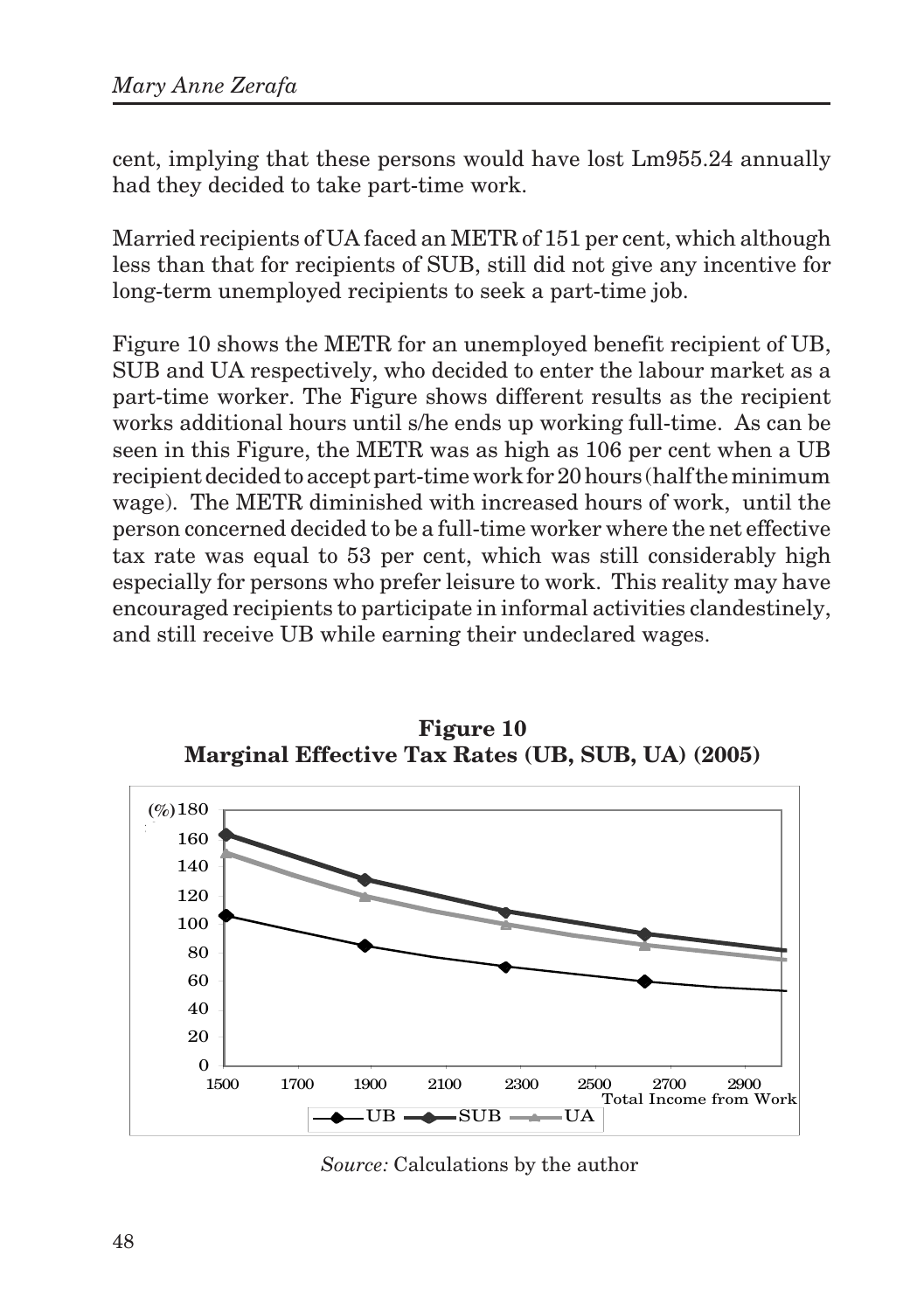The METR for a person receiving SUB is higher than that for a recipient entitled to receive UB. Starting from as high as 163 per cent for a recipient who decided to work for 20 hours per week, it decreased to 82 per cent for a person who decided to accept full-time work. Therefore, in this case, it was much more discouraging for persons receiving SUB to accept part-time work since they would have earned less from work than from benefits.

The METR for recipients of UA was higher than that for recipients of UB, however it is less than that for recipients who are entitled to SUB. The METR was as high as 151 per cent as an individual decided to work for 20 hours, however it diminishes to 75 per cent as an individual decided to work full-time.

# **The NRR Indicator**

Following Disney (2000) the net replacement rates for Malta can be computed as shown in Equation 5:

$$
NRR = b(1 - t_{b})/w(1 - t_{w} - c)
$$
\n(5)

where  $b =$  the level of benefit,  $t =$  tax rate,  $c =$  social security contribution and w = income from employment.

Since in Malta, unemployment benefit recipients are exempted from paying taxes, this formula reduces to (in percentage terms):

$$
NRR = b / [w(1 - t_w - c)] \times 100
$$
 (6)

Equation 6 shows that the lower the percentage NRR the higher is the disparity between the benefits and net income from employment, implying that a person with high income from employment will find it harder to depend on unemployment benefits than a person with low net income from employment.

It should be noted that this analysis takes into consideration unemployment benefits only–other benefits, such as medical assistance and subsidised services, are not taken into account.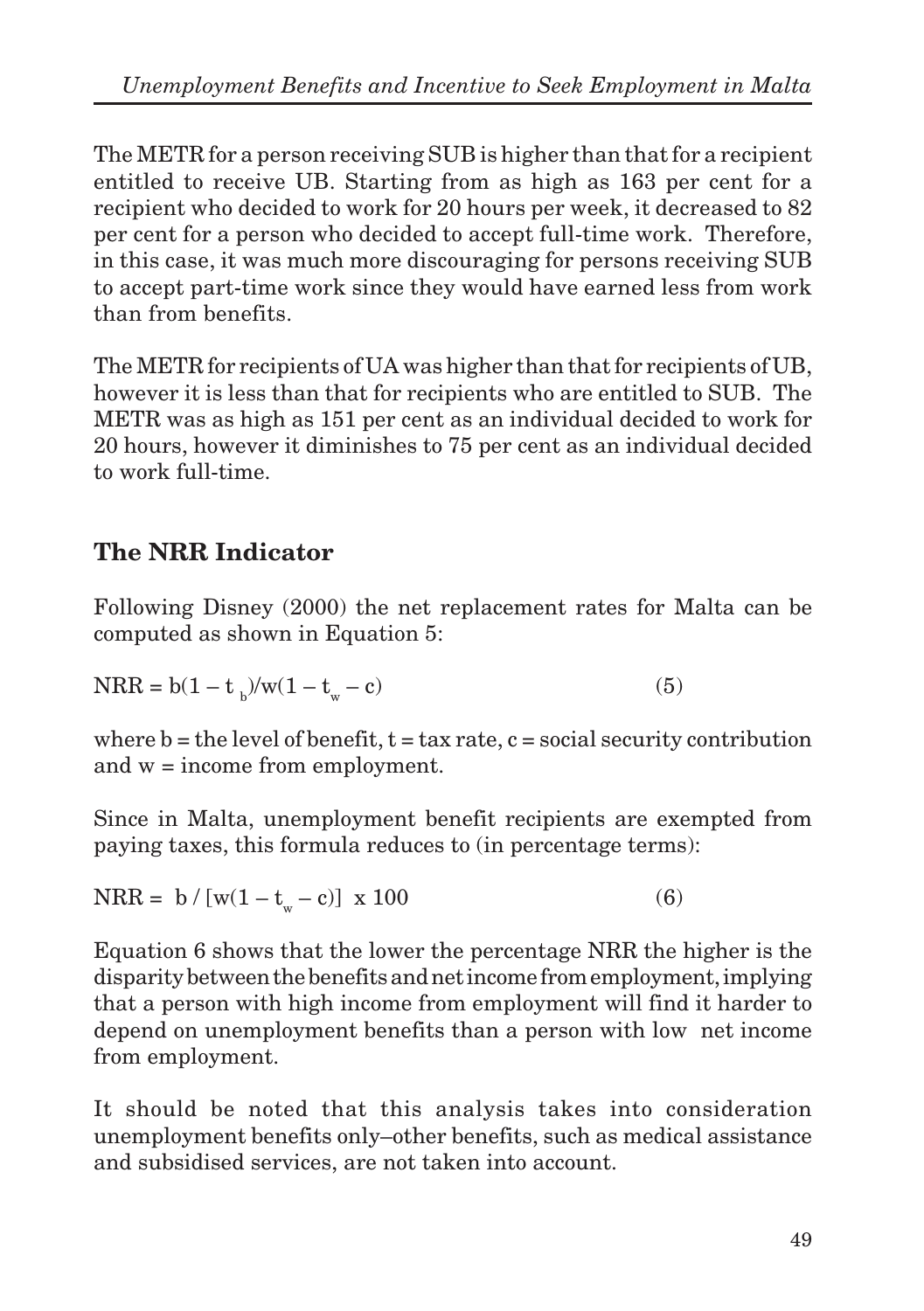### *Computing the Net Replacement Rate for Malta*

Figure 11 shows the NRRs for single individuals who in 2005 were entitled to UB, considering income from employment. As can be seen from the Figure, the NRR amounted to 31.1 per cent for those persons who were earning the minimum wage, and continued to decrease as the level of income increased. Therefore, people who were paid the minimum wage rate benefited from higher replacement rates. This may imply that people that for example used to earn above Lm8000 before becoming unemployed will find it hard to depend on unemployment benefits since they were accustomed to a higher standard of living. Therefore, these people were more likely to put more effort in order to find work than lowskilled workers who face higher replacement rates.

Figure 11 also shows the NRRs for married persons. As can be seen, married persons faced higher replacement rates than single persons. However if we consider a person on minimum wage, the NRR amounted to only 47.6 per cent of his/her previous income which is still quite low.

One can conclude, therefore, that contrary to what was found in the case of part-time employment, it is not worthwhile for an individual to depend on UB if s/he is seeking full-time employment.





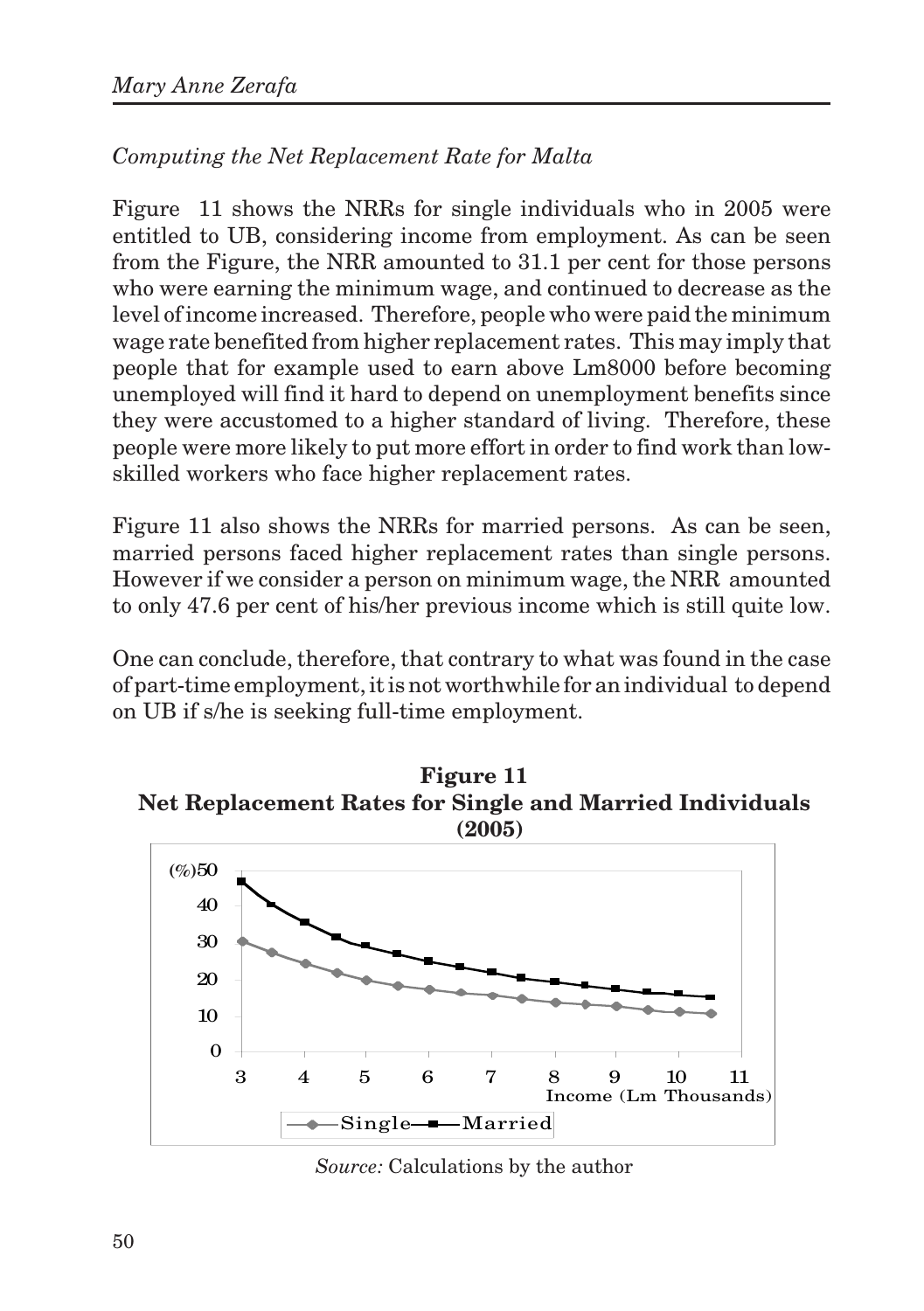# **METR, NRR and Household Size**

This section will take a closer look at full-time workers earning the minimum wage and recipients of UA. The analysis will be carried out with regard to different household sizes. It is assumed that if the size of the household is equal to two, this constitutes a married couple. If the household size is greater than two, then the household is assumed to consist of a married couple with children. In order to simplify tax computations, another assumption is that only the breadwinner of the household is employed and earns a wage.

Figure 12 shows that as benefits are increased as the household size increases, both the NRR and the METR increased with the size of the household, so that a household consisting of five members would have had an NRR and an METR as high as 93 per cent.

Thus, it is clear that as household size increases the incentive to work is reduced. It should also be kept in mind that recipients of UA are entitled to other benefits, such as full children's allowance, no surcharge on water and electricity and free medical assistance.



**Figure 12 METR, NRR for a Minimum-Wage Earner by Household Size (2005)**

*Source:* Calculations by the author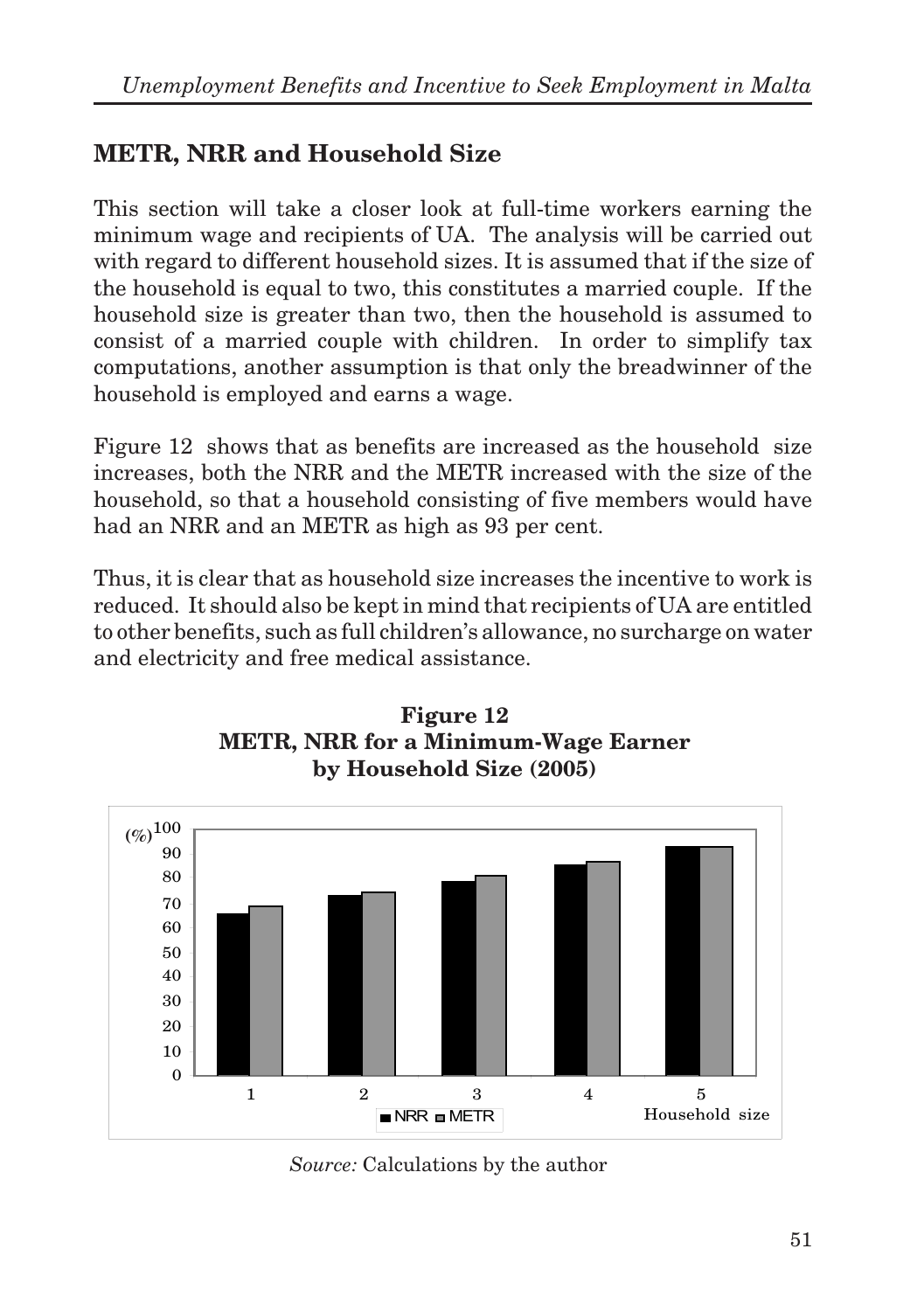# **Work Incentives for Self-Employed Individuals**

The tax-benefit system in Malta may also discourage unemployed individuals to start their own business as self-employed. The first disincentive is that unemployed persons who decide to open their own business must pay SSC; however if their business fails, self-employed individuals are not entitled to any UB or SUB.

In addition, both single and married self-employed individuals in 2005 faced higher METRs and NRRs than hired employees, as shown in Figure 13 and Figure 14.

The computed METRs and NRRs for persons earning Lm2000 or Lm3000 annually were very high, particularly for self-employed persons who earned Lm2000, with an NRR of 121 per cent and METR of 116 per cent for single persons and 134 per cent and 125 per cent for married persons. For these reasons, the incentive for an unemployed person to work as selfemployed was low for both single and married persons.





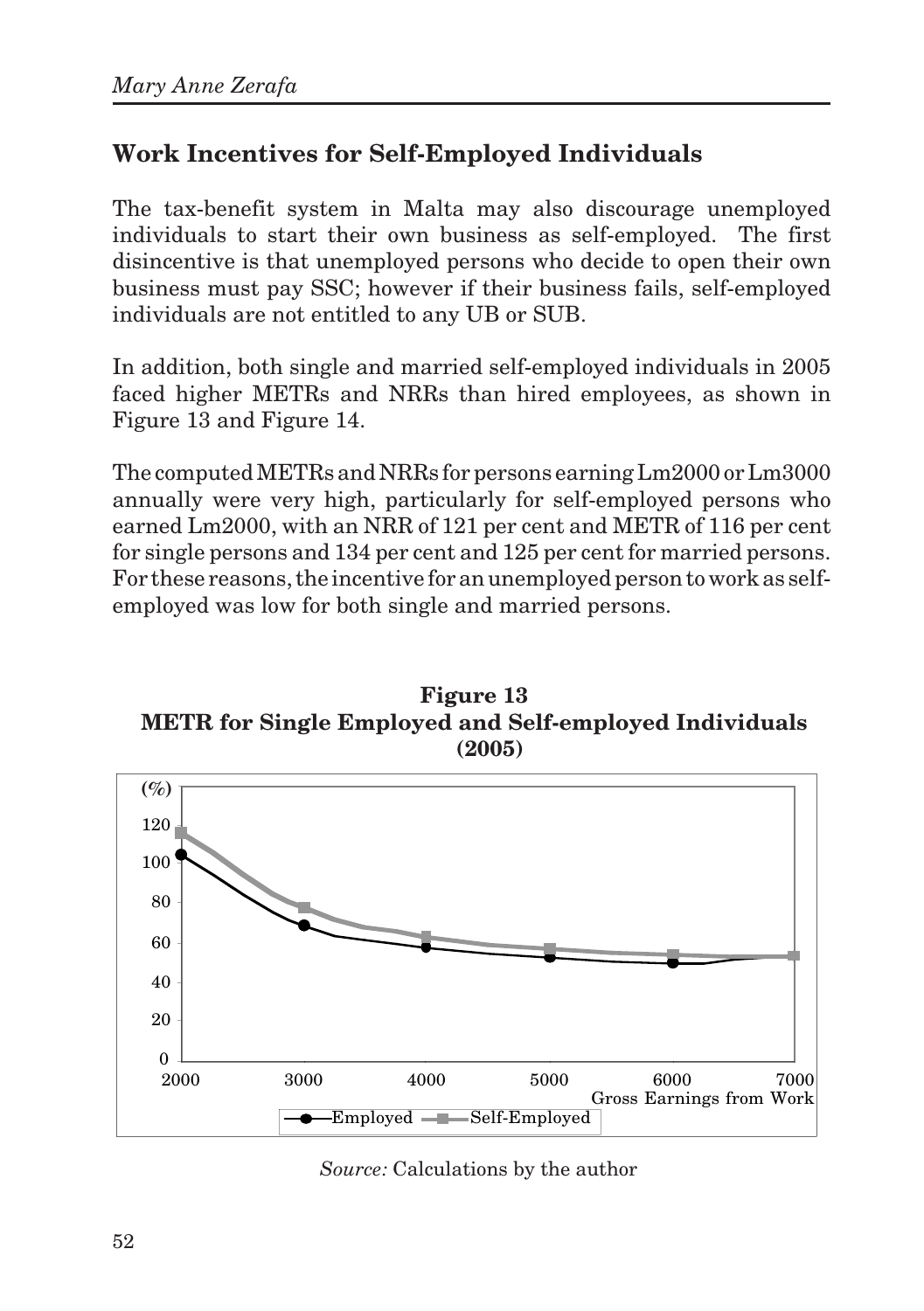



*Source:* Calculations by the author

### **Conclusions and Policy Recommendations**

The main objective of this paper was to find out whether or not the system of unemployment benefits in Malta disincentivises a person from seeking employment. Using appropriate indicators, the paper examined whether the tax-benefit system is financially rewarding.

The empirical evidence suggests that the system is not very conducive to encourage an unemployed low-income earner to seek employment. The paper produced evidence that:

- Social Security Contributions on part-time work provide a disincentive for unemployed benefit recipients to engage in formal work, due to high METRs. This disincentive is greatest for recipients of SUB.
- Low-income earners have higher NRRs when compared to highincome earners. Therefore, low-income earners who become unemployed have a lower incentive to find work.
- Married persons have higher NRRs than single persons, again suggesting that married persons have less incentive to find work.
- As household size increases, low-income earners will have less incentive to find work, since these households benefit from very high NRRs and METRs.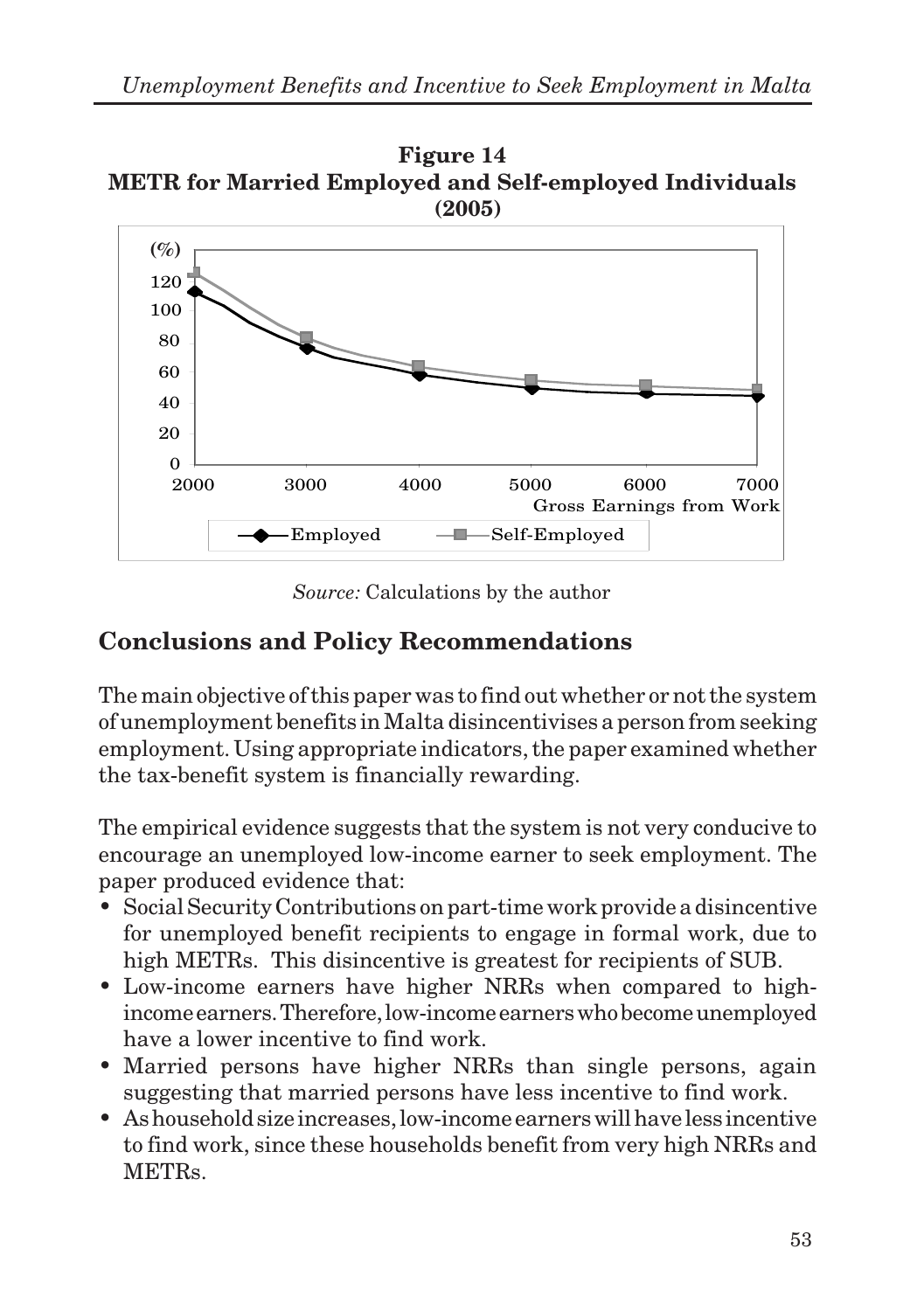• Self-employed individuals face higher METRs and NRRs than employed individuals. For this reason, they may be more tempted to participate in the informal economy while receiving unemployment benefits.

It can therefore be concluded that the tax and benefit systems should be reviewed and, where appropriate, reformed with a view to encouraging unemployed persons to benefit markedly from seeking employment. The focal point of policy design for Malta should be to increase net benefits from work.

The Government has various options in this regard, on its own or jointly with the private sector. These options include:

- Reform social security systems by reducing benefits.
- Increase the minimum wage.
- Reduce tax rates and/or SSC rates.
- Strengthen financial incentives through in-work benefits (IWBs).

The first option would seem to be the simplest one to tackle the unemployment trap. However, the social costs associated with this option may be unacceptably high. Although lowering out-of-work benefits might improve the gap between income from employment and unemployment benefits, this could result in increased risk of poverty for non-employed individuals. For this reason, the present author does not recommend that the Government reduces the amount paid in benefits as a policy tool.

The second option, namely an increase in the minimum wage, could also reduce the unemployment trap. However this could have serious repercussions on Malta's competitiveness and could also lead to increased unemployment.

For these reasons, Government should resort to one of the other two options or a combination of both. Zerafa (2006) proposed a system aimed towards achieving a significant reduction in high marginal effective tax rates and in reducing the tax burden on low paid workers, as follows:

• Remove the minimum payment that an individual earning below the minimum wage must pay for social security, and introduce a proportional social security payment of ten per cent of gross earnings.4

<sup>4</sup> Such a scheme was actually introduced by the Government as from January 2007.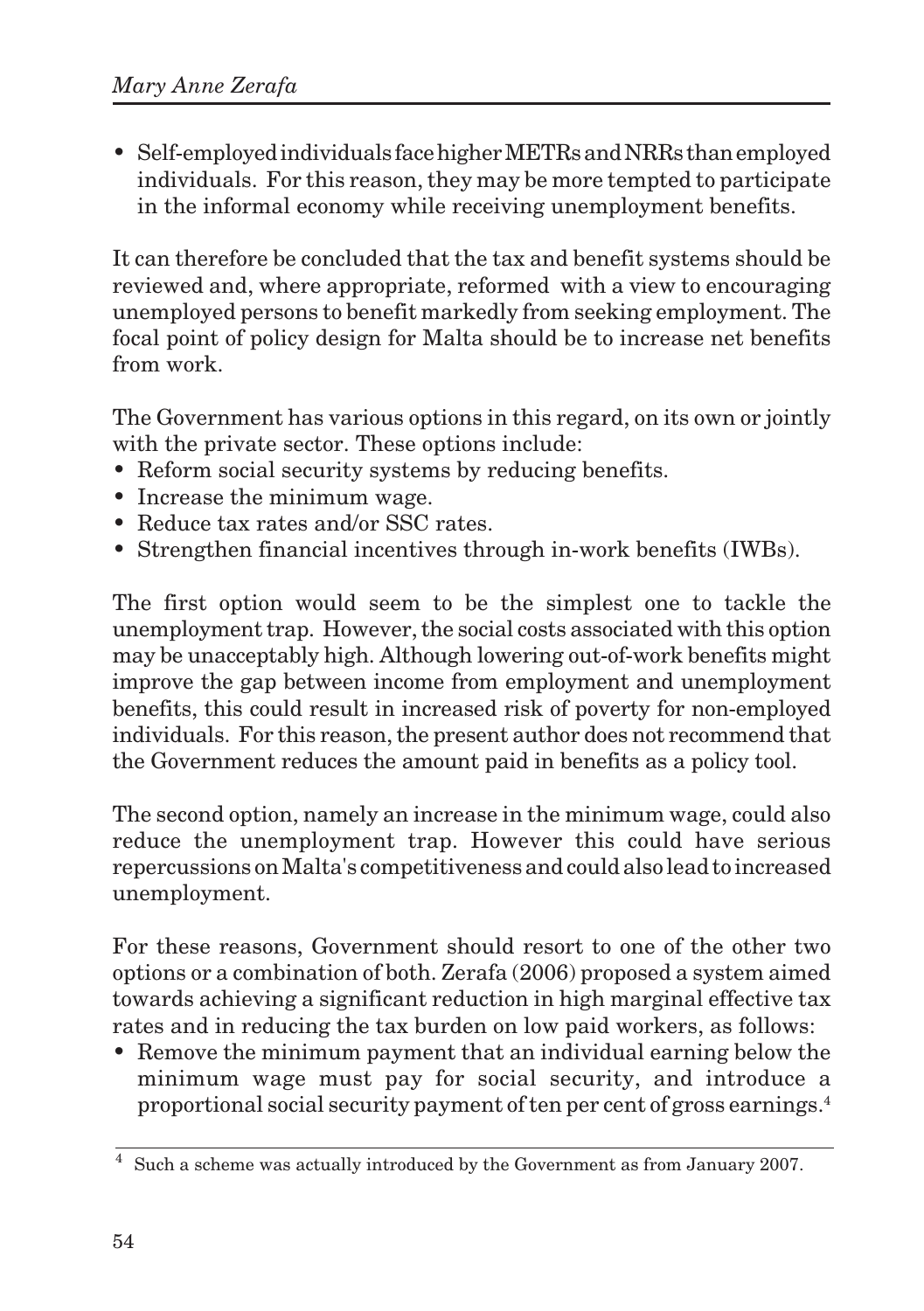- Merge the Social Security Department with the Employment and Training Corporation for better screening and monitoring. This will make it easier to combine stricter controls over benefit programmes and to reduce benefit dependency in order to incentivise unemployed persons to seek employment. The merging of these organisations is required to increase both the cost-effectiveness and the effectiveness of labour market policies.
- Impose stricter rules and introduce stricter penalties, such as head of households and single individuals should be penalised through a reduction of their benefits, if it is found that an unemployed person has not made sufficient effort to find a job or to be involved in training.
- Introduce and implement a Jobseeker Screening Instrument in order to identify those unemployed individuals who are at risk of becoming long-term unemployed and a Motivation Screening Instrument for those remaining unemployed for six months or more, to instil motivation, self-esteem, literacy or numeracy skills.

With regard to financial incentives, Zerafa (2006) proposed the introduction of:

- In-work benefits for a full year to long-term unemployed recipients and SUB recipients who find work within the first six months of receiving such benefits.
- In-work benefits for a full-year to unemployed recipients who decide to start their own business.

These recommendations will contribute towards achieving a significant reduction in METRs and incentivising unemployed persons to seek work.

# **References**

CARONE, G., IMMERVOLL, H., PATUROT, D. and SALOMAKI, A. (2004) "Indicators of Unemployment and Low-Wage Traps (Marginal Effective Tax Rates on Employment Incomes)," OECD *Social, Employment and Migration Working Papers*.

CENTRAL BANK OF MALTA (2004) *Quarterly Review,* Malta.

DISNEY, R. (2000) "The Impact of Tax and Welfare Policies on Employment and Unemployment in OECD Countries," *IMF Working Paper*, WP/00/164.